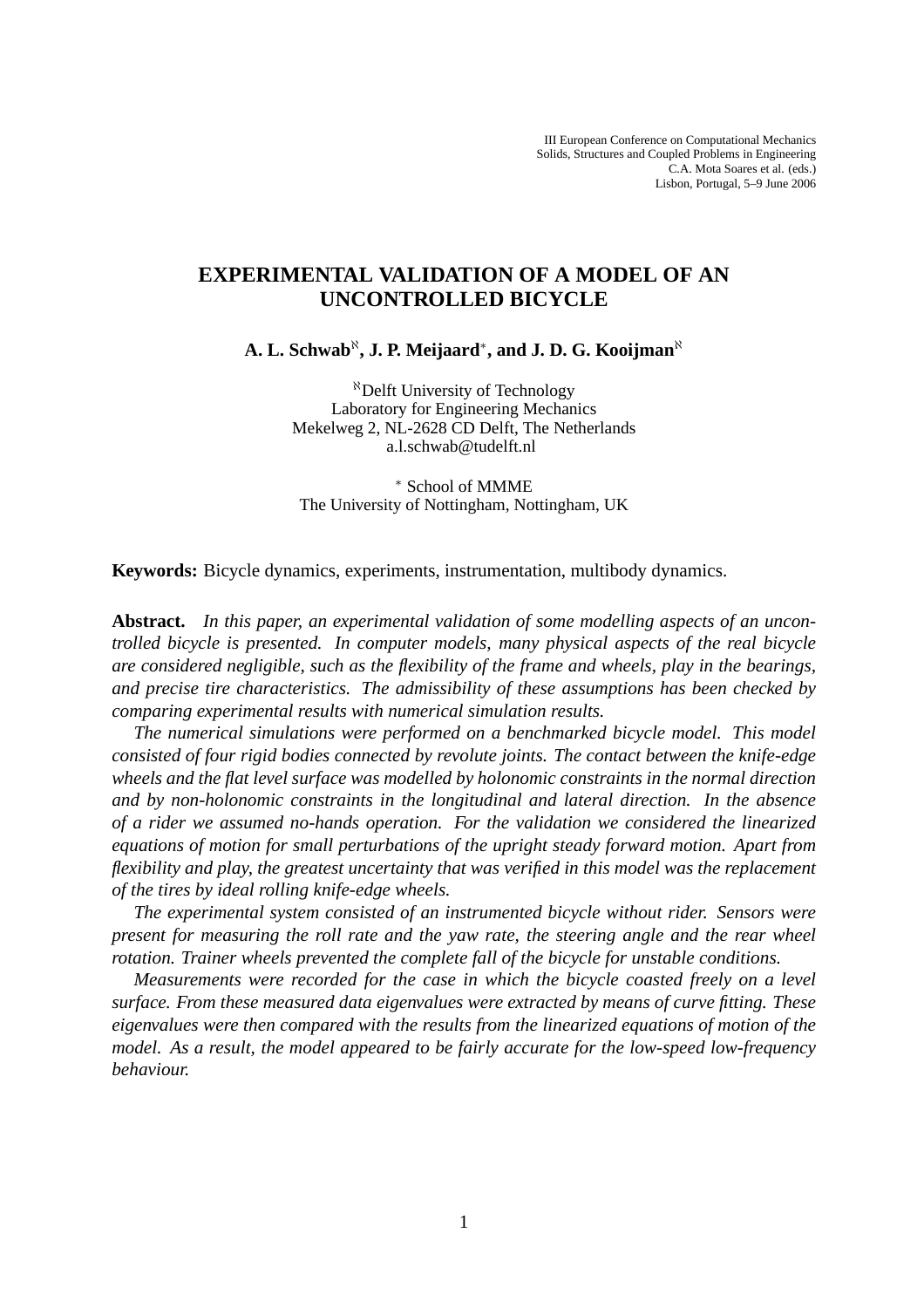

Figure 1: The bicycle model: four rigid bodies (rear wheel, rear frame plus rigid rider, front handlebar assembly, front wheel) connected by three revolute joints (rear hub, steering axis, front hub).

#### **1 Introduction**

Everybody knows that a bicycle is highly unstable at low speeds whereas it is easy to stabilize at moderate to high speeds. This speed dependant stability is already present in one of the simplest bicycle models, consisting of four rigid bodies connected by three revolute joints, figure 1. In this model the rider is rigidly attached to the frame and his hands are free from the handlebar. For the knife edge wheels we assume pure rolling contact, and no side slip. The resulting non-holonomic mechanical model has three velocity degrees of freedom: forward speed v, lean rate  $\dot{\phi}$  and steering rate  $\dot{\delta}$ . Starting from an upright steady motion this uncontrolled model can show, after perturbing laterally, asymptotically stable motion in a certain speed range, despite the fact that the model is energy conservative.

The governing dynamic equations for this model have recently been benchmarked [\[1\]](#page-15-0) and after more than a century of bicycle dynamics literature we are now certain that these equations are correct. In this model, many physical aspects of the real bicycle are considered negligible, such as the flexibility of the frame and wheels, play in the bearings, and precise tire characteristics. The admissibility of these assumptions is checked by comparing experimental results with numerical simulation results. Apart from flexibility and play, the greatest uncertainty to be verified in this model is the replacement of the tires by ideal rolling knife-edge wheels.

The experimental system consists of an instrumented bicycle without rider. Sensors are present for measuring the roll rate and the yaw rate, the steering angle and the rear wheel rotation. Trainer wheels prevent the complete fall of the bicycle for unstable conditions. Measurements are recorded for the case in which the bicycle, after being manually pushed off, coasts freely on a level surface. From these measured data eigenvalues are extracted by means of curve fitting. These eigenvalues are then compared with the results from the linearized equations of motion of the model.

The literature on experimental verification of modelling aspects in single-track vehicles can be divided in two sections: bicycles and motorcycles. We know from experience that tires play a dominant role in the dynamic behaviour of a motorcycle at high speed. Since the model under study here operates at low speed and assumes ideal rolling contact, it seems that many motorcycle studies lie outside the current scope. Döhring  $[2, 3]$  $[2, 3]$  $[2, 3]$  $[2, 3]$  was the first to measure the lateral motion of a single track vehicle. Although he measured on three motorcycles he compared his results with the same model as presented here and this can therefore be classified as bicycle dynamics. Rice and Roland [\[4\]](#page-15-0) measured the lateral stability and control of two distinct bicycles, both in hands-free as well as controlled operation. Roland and Lynch [\[5\]](#page-15-0) performed an exten-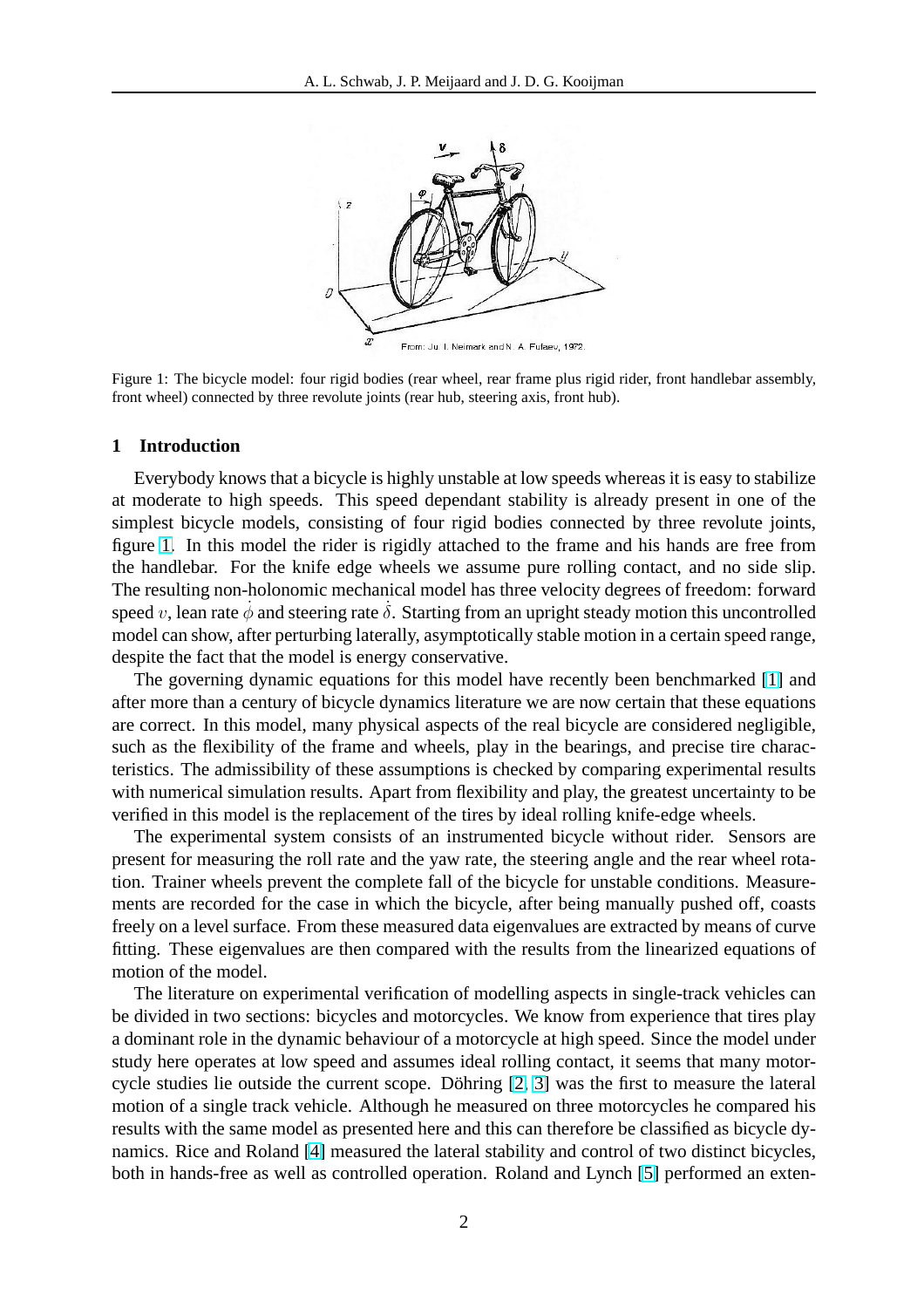<span id="page-2-0"></span>

Figure 2: Bicycle model together with the coordinate system, the degrees of freedom, and the parameters.

sive study in lateral bicycle dynamics. They measured tire characteristics and then performed a number of tests on an instrumented uncontrolled bicycle and compared the results with their model (Roland and Massing [\[6\]](#page-15-0)). Wächter [[7\]](#page-15-0) and Suhr [\[8\]](#page-15-0) performed some experimental validation for their bicycle dynamics model. Jackson and Dragovan [\[9\]](#page-15-0) measured the state of a bicycle ridden hands-free and compared the time history with results from their model.

Many measurement have been made on the lateral dynamics of motorcycles. We discuss here only some distinct contributions. Eaton [\[10\]](#page-15-0) measured the transient response of a light motorcycle to a lateral disturbance and compared this with his model. Rice [\[11\]](#page-15-0) performed a number of tests on motorcycles in order to obtain performance characteristics for handling and safety. Weir and Zellner [\[12\]](#page-15-0) tested transient behaviour of motorcycles in some standard manoeuvrers and compared some results with their model. Ruijs and Pacejka [\[13\]](#page-15-0) built a rider robot to validate their computer model eliminating disturbances originating from the human rider. Rider robots have also been built by the group of Kageyama [\[14\]](#page-15-0) and the Blue Team [\[15\]](#page-15-0), a group of Berkeley students engaged in the DARPA challenge. Cossalter, Doria and Lot [\[16\]](#page-15-0) over the past decade performed an extensive range of measurement on several aspects of the dynamic behaviour of motorcycles.

## **2 BICYCLE MODEL**

The mechanical model of the bicycle is described in [\[1\]](#page-15-0) and consists of four rigid bodies, viz. the rear frame, the front frame being the front fork and handlebar assembly and the two knifeedge wheels. The bodies are interconnected by revolute hinges at the steering head between the rear frame and the front frame and at the two wheel hubs. In the reference configuration, all bodies are assumed to be symmetric relative to the bicycle midplane. The contact between the wheels and the flat level surface is modelled as stiff and non-slipping by holonomic constraints in the normal direction and by non-holonomic constraints in the longitudinal and lateral direction. It is assumed that there is no friction, apart from the idealized friction between the non-slipping wheels and the surface, and no propulsion. These assumptions make the model energy-conserving. In the reference position, the global Cartesian coordinate system is located at the rear wheel contact point  $O$ , where the x-axis points in the longitudinal direction of the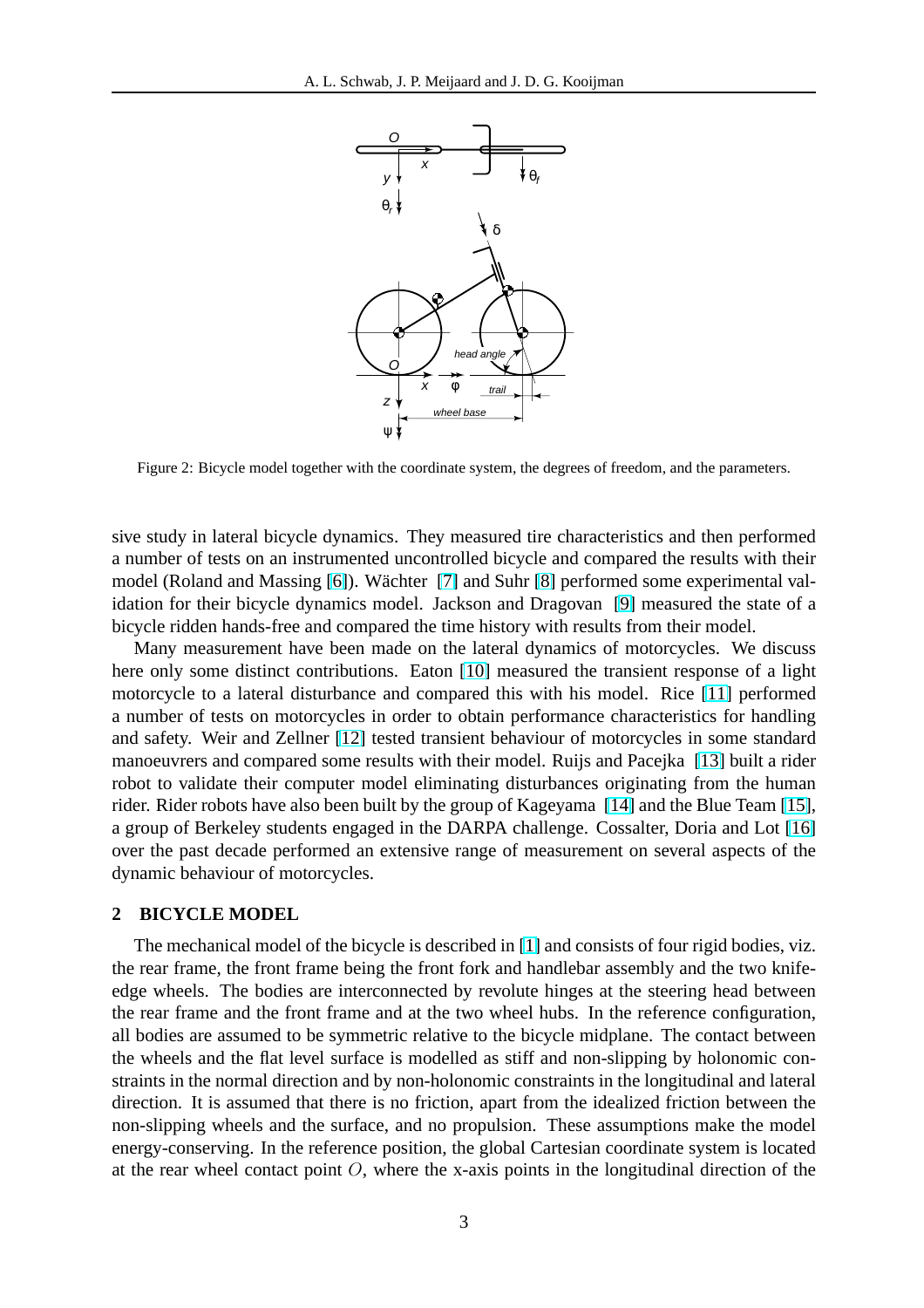bicycle and the z-axis is directed downwards. Figure [2](#page-2-0) shows the directions of the axes.

The mechanical model of the bicycle has three velocity degrees of freedom: the roll rate  $\dot{\phi}$  of the rear frame, the steering rate  $\dot{\delta}$ , and the angular rate  $\dot{\theta}_r$  of the rear wheel with respect to the rear frame. The dimensions and mechanical properties of the instrumented bicycle are presented on page [12](#page-11-0) in table [1.](#page-11-0) The instrumented bicycle is assumed symmetric about the vertical longitudinal plane and the wheels are assumed rotationally symmetric about their axles. The mass moments of inertia are given with respect to axis through the centre of mass and parallel to the global xyz-axes in the reference position.

The governing equations of motion represent a linear perturbation of a constant-speed straightahead upright solution:  $\phi = 0$ ,  $\delta = 0$ , and the constant forward speed is  $v = -\theta_r R_{rw}$ .

The lateral symmetry of the system, combined with the linearity in the equations precludes any coupling between the forward motion and the lean and steer. For example, a lean to the right must cause the same speed-up as a lean to the left. But linearity requires the effects to be the opposite of each other. Thus there can be no linear coupling. Therefore the first linearized equation of motion is

$$
\ddot{\theta}_r = 0. \tag{1}
$$

Consequently the nominal forward speed  $v = -\dot{\theta}_r R_{rw}$  is constant.

The linearized equations of motion for the bicycle expressed in the two remaining degrees of freedom, the lean angle  $\phi$  and the steer angle  $\delta$ , are two coupled second-order constantcoefficient ordinary differential equations with the forward speed as a parameter. The first equation is called *the lean equation* and the second is called *the steer equation*. Written in matrix form we have [\[1\]](#page-15-0):

$$
\mathbf{M}\ddot{\mathbf{q}} + [v \cdot \mathbf{C}_1]\dot{\mathbf{q}} + [\mathbf{K}_0 + v^2 \cdot \mathbf{K}_2]\mathbf{q} = \mathbf{f},\tag{2}
$$

where the time-varying variables are

$$
\mathbf{q} = \begin{bmatrix} \phi \\ \delta \end{bmatrix} \quad \text{and the forcing} \quad \mathbf{f} = \begin{bmatrix} T_{\phi} \\ T_{\delta} \end{bmatrix}.
$$

The constant coefficients of  $\ddot{q}$ ,  $\dot{q}$  and q are presented algorithmically in terms of the bicycle design parameters in [\[1\]](#page-15-0). Briefly, they are a symmetric mass matrix, M, a "damping" matrix  $vC_1$  which is linear in the forward speed, and a stiffness matrix which is the sum of a constant (symmetric) part,  $K_0$ , and a part,  $v^2K_2$ , which is quadratic in the forward speed. For the measured parameters of the instrumented bicycle from table [1](#page-11-0) these matrices take on the values:

$$
\mathbf{M} = \begin{bmatrix} 7.989 & 81, & 0.895 & 69 \\ 0.895 & 69, & 0.298 & 57 \end{bmatrix}, \quad \mathbf{C1} = \begin{bmatrix} 0, & 7.170 & 25 \\ -0.593 & 89, & 1.326 & 10 \end{bmatrix},
$$

$$
\mathbf{K0} = \begin{bmatrix} -109.911 & 68, & -13.457 & 45 \\ -13.457 & 45, & -4.822 & 72 \end{bmatrix}, \qquad \mathbf{K2} = \begin{bmatrix} 0, & 11.197 & 98 \\ 0, & 1.422 & 00 \end{bmatrix}.
$$
(3)

The transient response of the system, in the absence of any forcing, is given by a linear combination of the eigenmodes. These eigenmodes together with their eigenvalues are found by assuming an exponential solution of the form  $q = q_0 \exp(\lambda t)$  for the homogeneous equations from (2). This leads to a characteristic polynomial which is quartic in  $\lambda$ . The coefficients in this polynomial are complex expressions of the 25 design parameters, gravity, and speed  $v$ . The solutions  $\lambda$  of the characteristic polynomial for a range of forward speeds are shown in figure [3.](#page-4-0) Eigenvalues with a positive real part correspond to unstable motions whereas eigenvalues with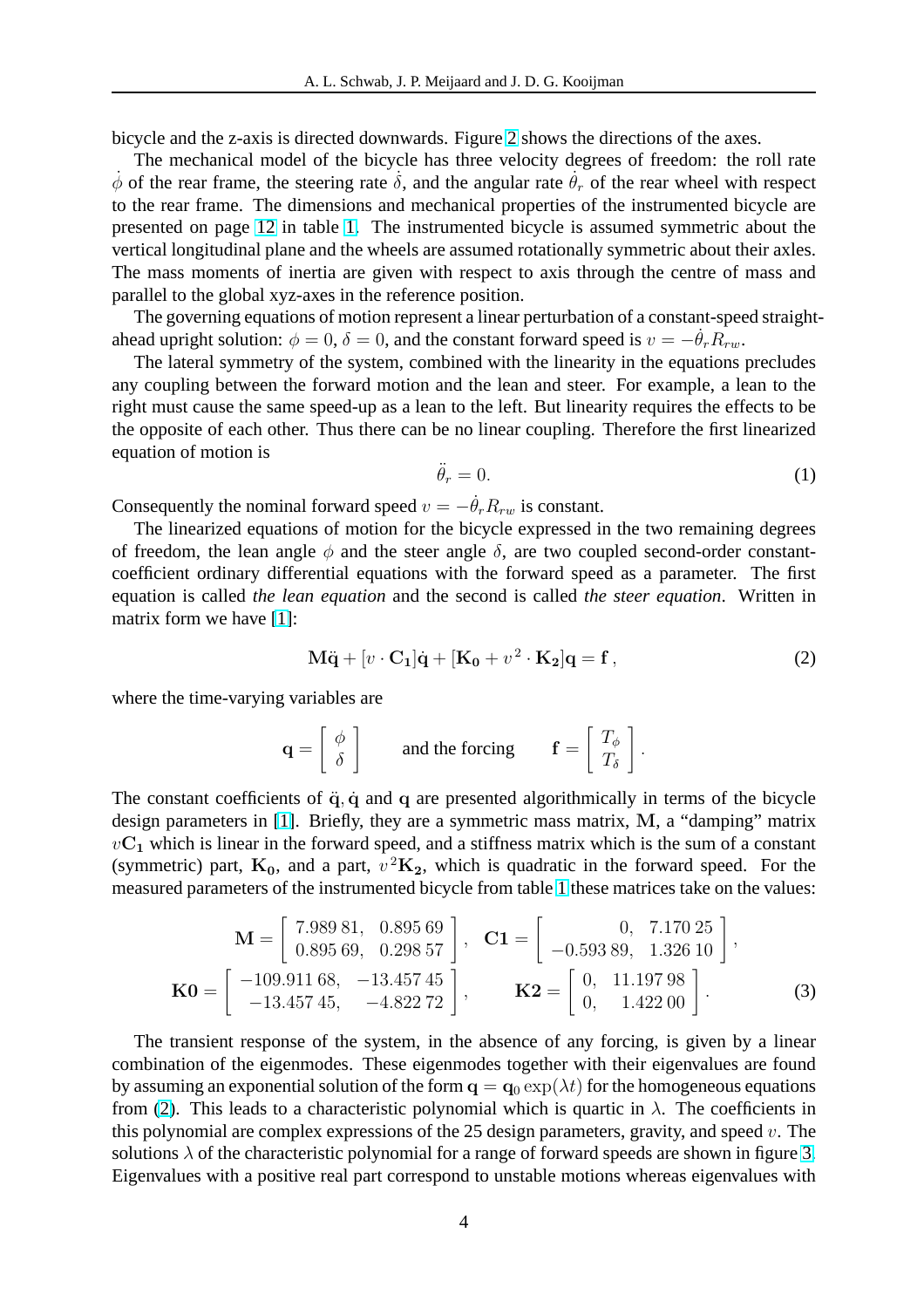<span id="page-4-0"></span>

Figure 3: The eigenvalues for the instrumented bicycle as calculated by the linearized model.

a negative real part correspond to asymptotically stable motions for the corresponding mode. Imaginary eigenvalues correspond to oscillatory motions.

In principle there are up to four eigenmodes, where oscillatory eigenmodes come in pairs. Two are significant and are traditionally called the *capsize mode* and *weave mode*. The capsize mode corresponds to a real eigenvalue with eigenvector dominated by lean: when unstable, the bicycle just falls over like a capsizing ship. The weave mode is an oscillatory motion in which the bicycle sways about the headed direction. The third remaining eigenmode is the *caster mode* which corresponds to a large negative real eigenvalue with eigenvector dominated by steering.

At very low speeds, typically  $0 < v < 0.1$  m/s, there are two positive and two negative eigenvalues which correspond to an inverted-pendulum-like motion of the bicycle. Then at  $v \approx 0.067$  m/s two real eigenvalues become identical and form a complex conjugate pair; this is where the oscillatory weave motion emerges. At first this motion is unstable but at  $v_{weave} \approx 3.986$  m/s, the weave speed, these eigenvalues cross the real axis in a Hopf bifurcation and the weave motion becomes stable up to infinite speed. At high speeds the frequency of the weave motion is approximately proportional to the forward speed, meaning that the wavelength of the oscillation becomes constant. Meanwhile the capsize motion, which was stable for low speed, crosses the real axis in a pitchfork bifurcation at  $v_{consize} \approx 7.896$  m/s, the capsize speed, and the motion becomes mildly unstable. With further increase in speed, the unstable capsize eigenvalue approaches zero (from above). The speed range for which the uncontrolled bicycle shows asymptotically stable behaviour is  $v_{weave} < v < v_{capsize}$ .

From this analysis we conclude that the principal motion of the bicycle to be expected during measurement is the oscillatory weave motion. The frequency of this motion is low, less than 1 Hz and the breakpoint between unstable and stable motion is around 4 m/s. This is a speed which can easily be reached by manual launching. The caster mode is highly damped and will disappear quickly from the transient response. The same can be said for the stable capsize mode for forward speeds up to 3 m/s. The maximum attainable forward speed for manual launching is around 6 m/s and therefore the mildly unstable capsize mode will never be encountered.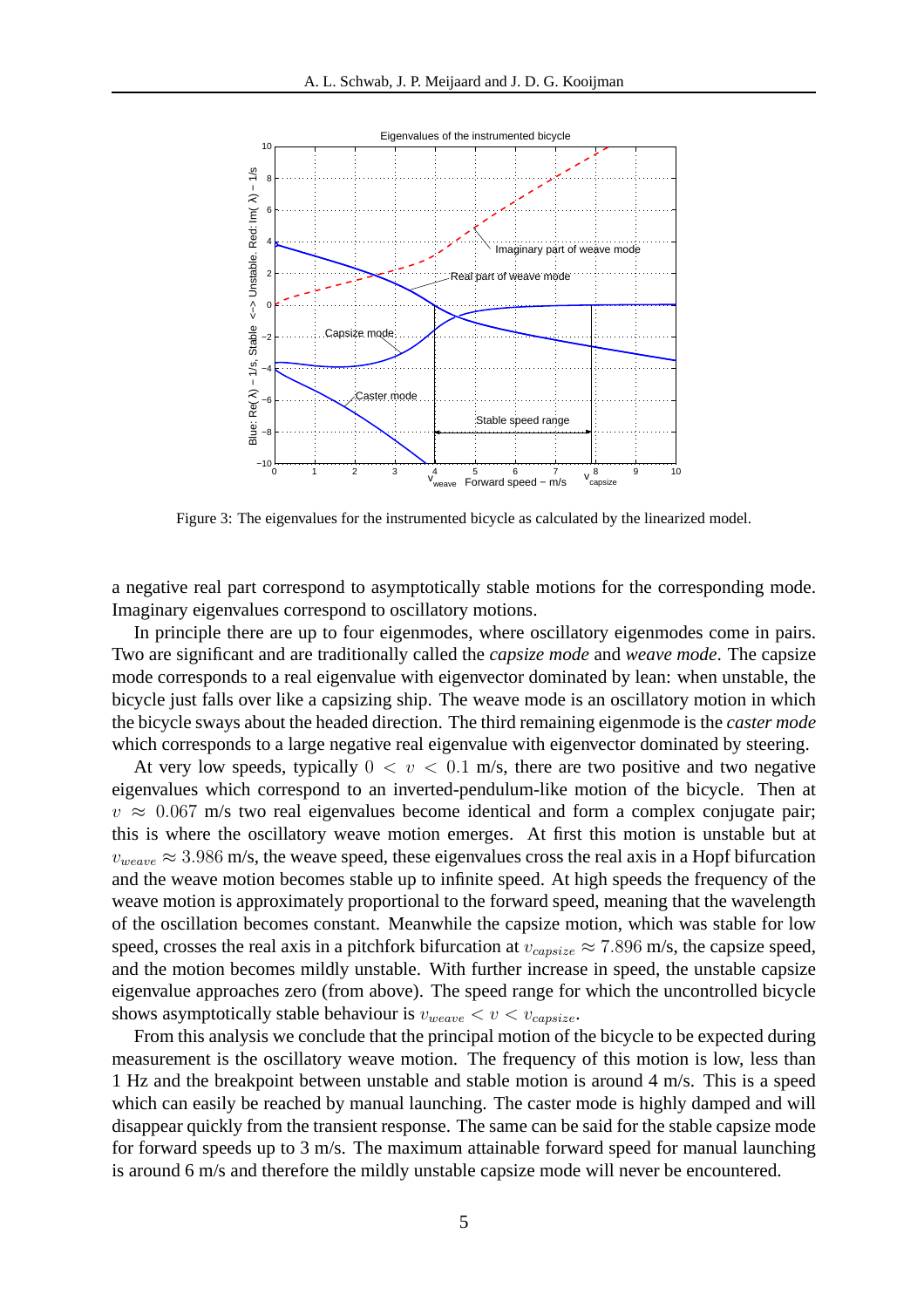<span id="page-5-0"></span>

Figure 4: The instrumented bicycle with all the measurement equipment installed.

## **3 INSTRUMENTED BICYCLE**

The experimental system consists of an instrumented bicycle without rider. Sensors are present for measuring the roll rate and the yaw rate, the steering angle and the rear wheel rotation. The data are collected on a laptop computer mounted on the rear rack. Trainer wheels prevent the complete fall of the bicycle for unstable conditions. Measurements are recorded for the case in which the bicycle coasts freely on a level surface.

## **3.1 The Bicycle**

The instrumented bicycle used in the tests was a typical 21" city-bicycle with 28" wheels, brand 'Maxwell', type 'Silvercity', see figure 4. For the experiments all the superfluous parts on the bicycle were removed. What remained was the rear frame with bottom bracket and the rear rack, the front fork and the handlebar, front wheel and the rear wheel with sprocket-wheel cassette.

Side wheels were added to the bicycle to reduce the maximum lean angle by which the bicycle could tip over to approx 30◦ . The sidewheels were connected via a suspension construction consisting of two metal strips acting as a spring and two telescopic dampers, which had the air removed, to act as a guide. The front fork was flipped (rotated by 180°) to increase the trail. This lowers the weave speed and by such increases the stable speed range. In this way we were able to make better use of the limited space available for the tests. The head tube bearings and the wheel hub bearings were cleaned and reinstalled to reduce play and excessive friction. New tires, standard  $28 \times 1\frac{3}{8}$  $\frac{3}{8}$  brand 'Halfords', and new inner tubes were mounted. The tires were inflated to 3.5 bar overpressure. The rims were checked for trueness. No rim wobble was noted.

## **3.2 Measuring Equipment Requirements**

The following requirements were assigned to the measuring equipment: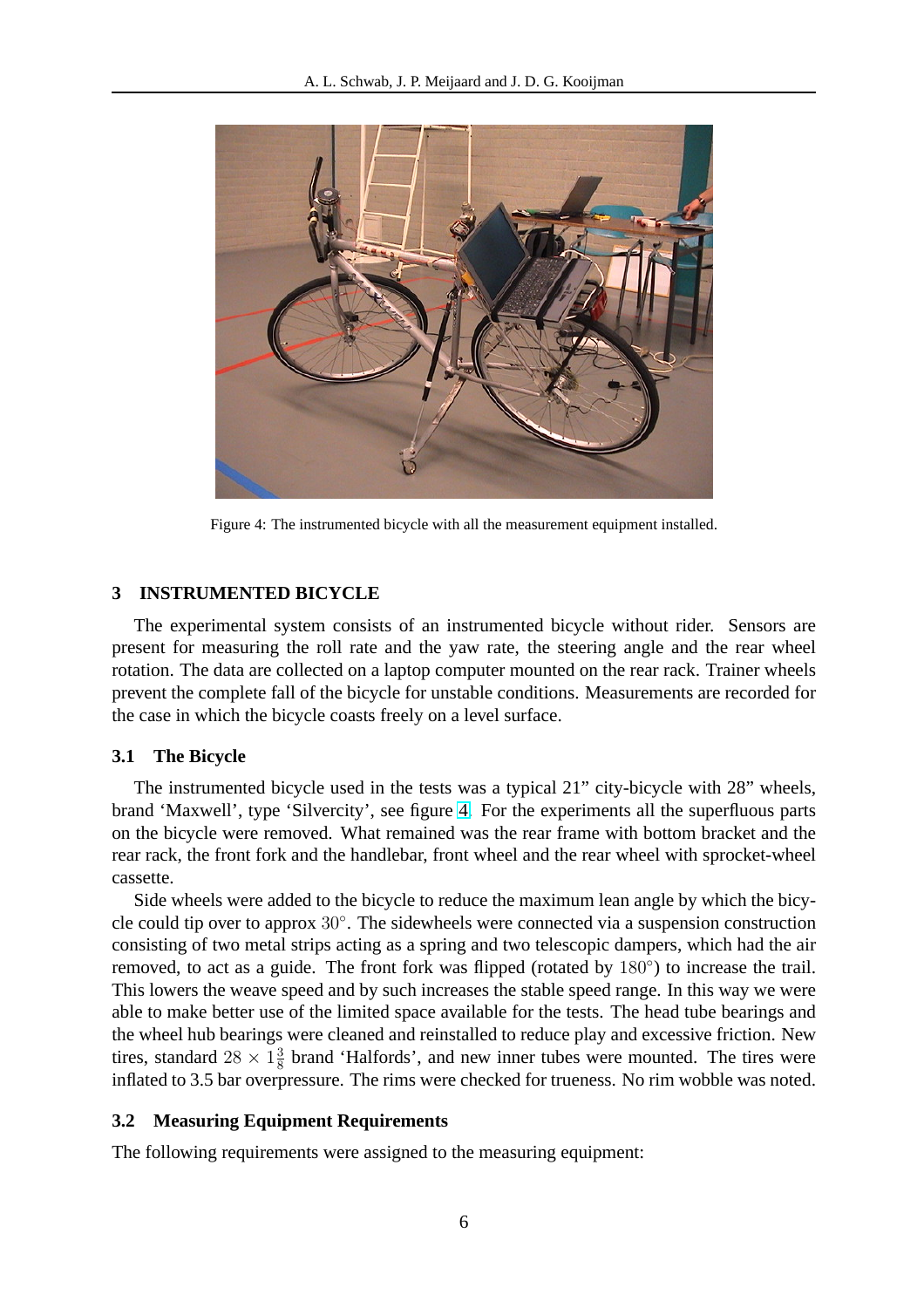- The only effect on the dynamic behaviour was that of added weight and inertia.
- No extra degrees of freedom allowed by non-rigidly attaching parts.
- To be used on most standard bicycles with little adjustments.
- Withstand moderate shocks.
- Low budget,  $\lt$  \$ 1500.

# **3.3 Measuring equipment**

The following equipment was used:

**Laptop:** For data collection a laptop was used, brand ACER 340 Travelmate with a Sitecom USB 2.0 PCMCIA card installed. The laptop was placed on the rear carrier which reduced the dynamic stability of the bicycle [\[5\]](#page-15-0) but the fixation was easily achieved whilst remaining compatible for other bicycles. The laptop was placed in a steel frame with padding that was mechanically bolted to the rear carrier such that the centre of mass of the laptop and steel frame was over the bicycle symmetry plane. The laptop was kept in the frame by two Velcro straps.

**Steering angle sensor:** A potentiometer, brand Duncan Electronics Inc. 1801 Single turn, 358 degree was used with the following specifications: Resistance:  $20K \pm 3\%$  Ohm and Linearity:  $\pm$  0.75%. Most "standard" Dutch bicycles have a head tube with an outer diameter of 34 mm. Therefore a bracket with two vertically mounted steel L shaped rods connected to an aluminium U profile kept the potentiometer in position. The rods also restricted the maximum angle that the front frame could make with respect to the rear to about 30°, reducing the chance that the bicycle could flip over. Minimal play was achieved between the potentiometer and the front frame by directly connecting the sensor to the steering axis via a flexible coupling that compensated for a small misalignment of the steering axis with the sensor axis. A transmission was thus avoided. A drawback to this method was that the output range of the signal was small.

**Angular rate sensors:** Two angular rate gyros, brand Silicon Sensing CRS03 with a rate range of  $\pm$  100 degs/s were used to measure the lean rate and the yaw rate of the rear frame. The two rate sensors were placed perpendicular to each other on a T profile that was clamped to the saddle post. A rotational spirit level was placed on top of the yaw rate sensor to ensure that it was placed horizontally.

**Battery pack:** The DC power supply for the rate gyros was a battery pack, brand BMI NI-CD 4.8V 2100mAh, cable tied to the rear frame.

**Data acquisition unit:** A USB connected data acquisition unit brand, National Instruments NI-USB-6009, was used. This unit has eight 14-bit analogue input channels, 12 digital I/O lines, 2 analogue outputs and 1 counter. Only the analogue inputs were used. The data acquisition unit was bolted to the rear carrier.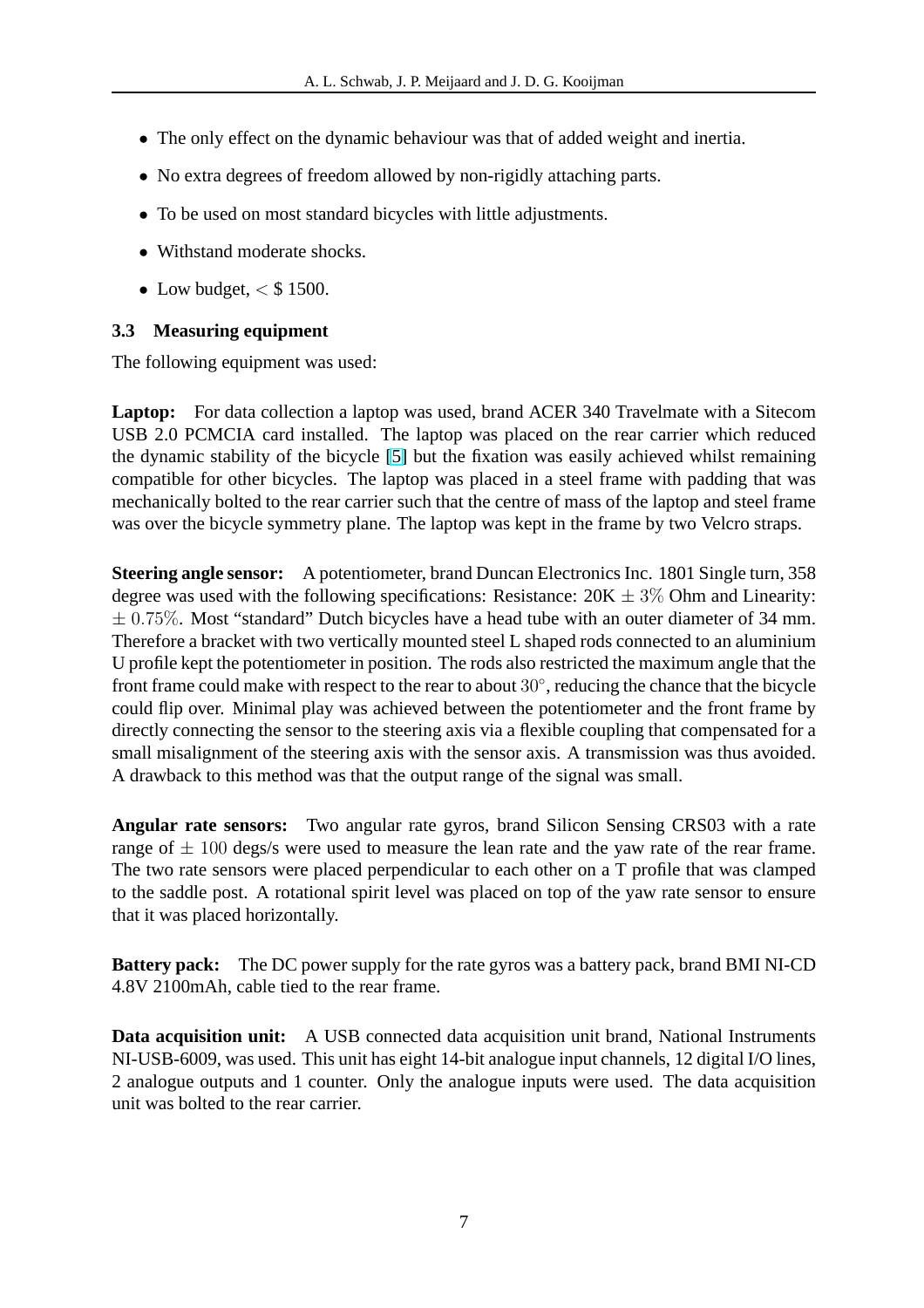**Forward speed sensor:** Forward speed was measured by means of a standard speedometer, brand Avocet Altimeter 50. This unit uses a a magnetic ring with 10 north/south poles and a pickup. The pickup was connected to one of the analogue channels of the USB data acquisition unit.

The forward speed of the bicycle was previously defined as the rear wheel rotation speed multiplied by the effective tire radius, thus the ring was glued to the rear wheel.

The bicycle computer was placed on an aluminium shaft that was connected to the saddle clamp. With the bicycle computer in this position the speed values shown on its screen were clearly legible when running behind and alongside the bicycle. However, the refresh rate of the computer was too slow and full attention of the launcher was usually needed to launch the bicycle in a proper manner.

## **4 MEASURING BICYCLE DESIGN PARAMETERS**

Table [1](#page-11-0) shows the measured values for all twenty five design parameters for the instrumented bicycle. The bicycle was measured with all the measurement equipment installed, including the laptop and sidewheels. The twenty five parameters can be divided into two groups, geometrical properties and mass properties.

## **4.1 Geometrical properties**

The following geometrical parameters shown schematically in figure [2](#page-2-0) were measured.

- **Wheelbase:** The distance from the centre of the front contact patch to the centre of the rear contact patch measured on level ground whilst the front fork was aligned with the rear frame.
- **Head angle:** Measured on level ground with the bicycle vertical by placing a protractor with integrated spirit level against the front of the head tube.
- **Trail:** On level ground with the bicycle vertical and with the front fork facing forwards. By extending the head tube by means of a plate and rod such that the point of intersection with the level ground was located. The trail was then measured by measuring the distance parallel to the x-axis of the bicycle between the contact point of the front wheel and the intersection of the head tube with the ground.
- **Wheel radius:** Was calculated by measuring the distance covered by the bicycle, when the wheel that was being measured, travelled nine full rotations along a straight line on a level floor, where the tires were inflated to 3.5 bar overpressure. Nine rotations were used as this was the maximum amount that could be measured with a 30 m long measuring tape. The measured distance was then divided by  $18\pi$  to get the effective rolling radius.

#### **4.2 Mass properties**

The mathematical model requires the mass and inertia properties of the four separate parts: rear wheel, rear frame assembly, front handlebar assembly and front wheel. For each part the mass, the location of its centre of gravity and the mass moments of inertia with respect to axis through the centre of mass and parallel to the global xyz-axes in the reference position (see figure [2\)](#page-2-0) had to be found.

The mass of the parts was easily measured on a set of scales to an accuracy of  $\pm 0.01$  kg. Determining the mass moments of inertia of the parts turned out to be more difficult.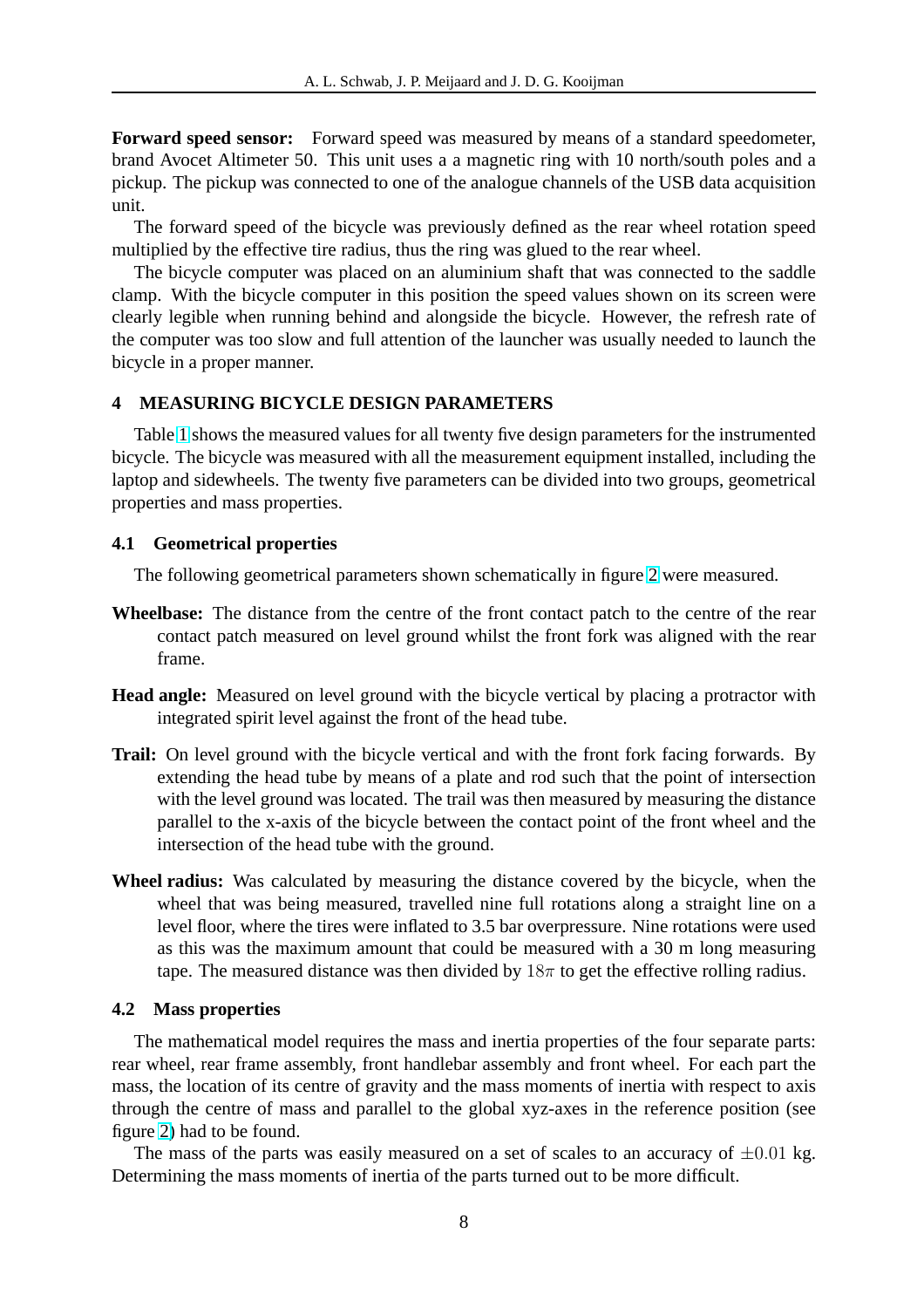Given the simple geometry of the four bicycle parts one would think it would be easy to calculate the mass moment of inertia from a measured geometry model. However, four serious problems were encountered:

- 1. All the measuring equipment, their brackets and the sidewheel construction had to be modelled. Since none of the sensors or the computer have constant densities, assigning the correct mass moments of inertia to them without actually measuring them is virtually impossible.
- 2. The wall thickness of most of the tubes was not known. Thus without drilling a hole in most of the tubes these could not be measured. It was also unknown if the wall thickness was constant in each tube.
- 3. Most of the tubes of the front and rear frame do not have a constant cross-section, increasing the complexity of the model.

Thus it was decided that the mass moments of inertia parameters of the instrumented bicycle would be measured instead. A torsion pendulum was constructed to this end.

#### **4.2.1 Measuring the mass moments of inertia**

The mass moments of inertia of the four individual parts were measured by means of a torsional pendulum, see figure [5.](#page-9-0) The torsional pendulum was made of a 1 m long, 5 mm diameter slender steel rod that was clamped vertically at the upper end. The lower end of the rod was connected by a stiff coupling to the bicycle part that was to be measured. The torsion rod was clamped over 4 cm of its length at both ends leaving 92 cm free length.

The bicycle part was manually set into an angular oscillation and the time period of the oscillation was measured. The part was only given small rotations to ensure elastic material behaviour in the rod.

The bicycle part was clamped such that its center of gravity was aligned with the rotational axis of the rod. This ensured that measurement was made about a centre of mass axis of the part and that there was no bending moment in the rod that could disturb the angular oscillation of the system.

The equation of motion for the torsion pendulum is given by

$$
I_M \ddot{\theta} + \left[\frac{GI_P}{L}\right] \theta = 0\tag{4}
$$

Where,  $I_M$  is the mass moment of inertia of the bicycle and pendulum construction,  $\ddot{\theta}$  the angular acceleration of the lower end of the rod,  $L$  is the length of the rod,  $G$  the shear modulus of elasticity of the rod material (steel) and  $I<sub>P</sub>$  the polar moment of inertia of the rod. The moment of inertia of the clamp that held the bicycle part was very small compared to that of the bicycle part, and its contribution was neglected. Therefore the moment of inertia of the to be measured part along the rod axis could be calculated as

$$
I_M = \left(\frac{T}{2\pi}\right)^2 \left[\frac{GI_P}{L}\right],\tag{5}
$$

where T is the time period for one oscillation.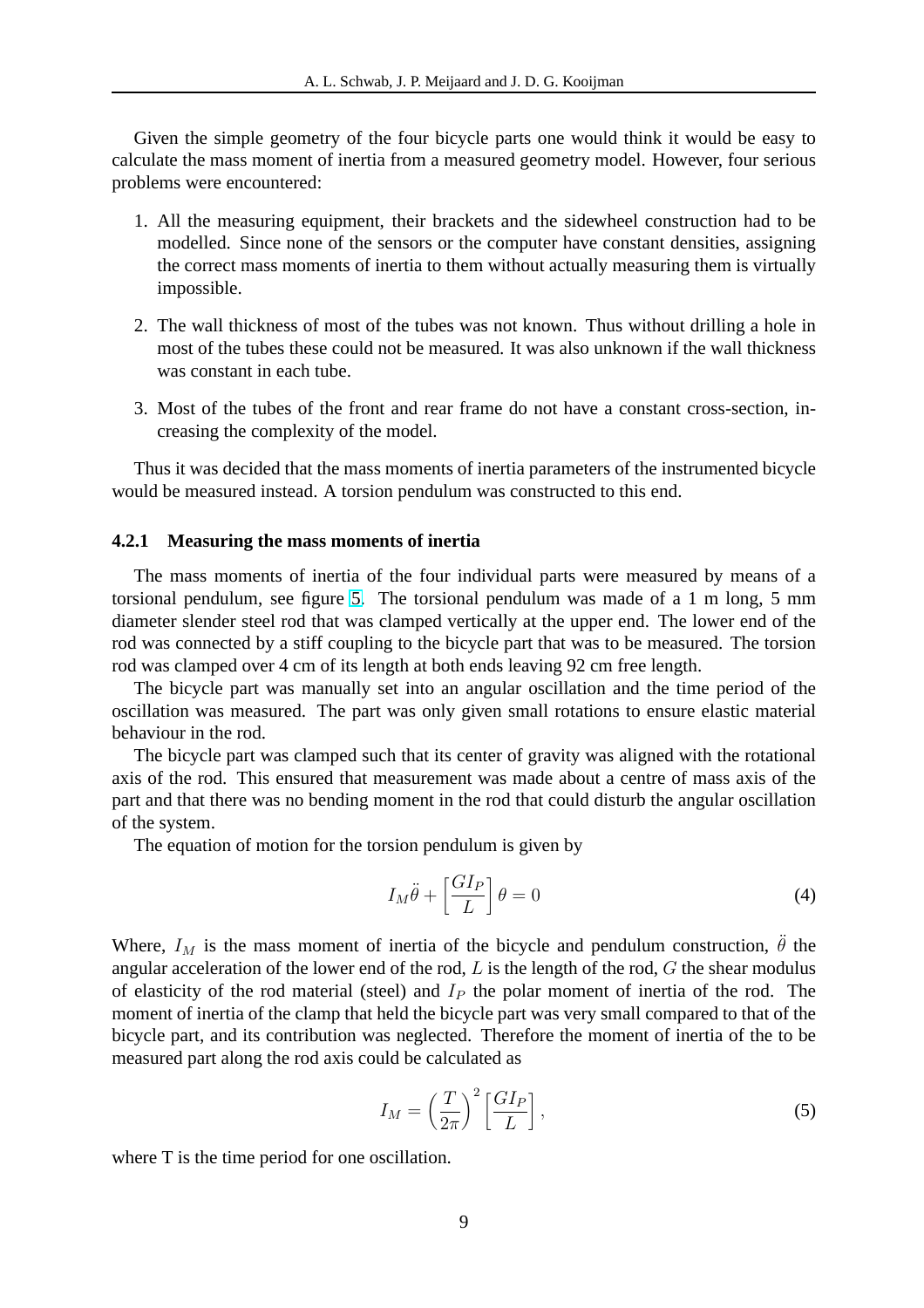<span id="page-9-0"></span>

Figure 5: The rear frame clamped in the torsional pendulum.

Under the assumption that all parts have a vertical symmetry plane only four out of the in general six mass moment of inertia terms of the 3 by 3 inertia matrix had to determined. Moreover, since the pitch motion is not present in the linearized model of the upright bicycle there was no need to measure the mass moment of inertia along this pitch axis  $(I_{yy})$ , an educated guess was made. This reduced the number of measurements to three.

The experiment was carried out on the three main frame tubes of the rear frame: the sloping lower tube, the top tube and the seat tube. For the front frame the experiment was carried out with the clamp on the head tube about the pitch and roll axes and about the handlebar for the yaw axis. Figure 5 shows the rear frame, with the saddle tube held in the clamp.

### **4.3 Processing of the mass moments of inertia**

In order to be able to calculate the mass moments of inertia in the global axes about the centre of mass for the different parts, the moment of inertia tensors had to be rotated. To do this the angle under which the frame had been hung had to be calculated. Photographs were taken, with the camera held horizontally, perpendicular to the frame, with each photograph taken in the same position and the same distance from the part for each of the experiments. Then together with the information that the top tube has a  $5^{\circ}$  slope relative to the global x-axis when the bicycle is on level ground, the angle under which the frame was hung in each case relative to the global x-axis was calculated.

Next the position of the centre of mass was found. Using the same photographs and placing them on top of one another and extending the torsion rods the location of the centre of mass was found. The location of the centre of mass of the part as found in the photograph was then transformed to the global coordinates by measuring tube lengths in the photographs, comparing them with the actual lengths and calculating the scale factor.

In order to measure the entries in the mass moment of inertia matrix for the xz-plane, which is the plane of symmetry, three measurements along different axis had to be made. By noting that:

$$
\mathbf{M} = \mathbf{I}\dot{\boldsymbol{\omega}} + \boldsymbol{\omega} \times (\mathbf{I}\boldsymbol{\omega}), \text{where}
$$
\n
$$
\boldsymbol{\omega} = \dot{\varphi} \mathbf{e}_i
$$
\n(6)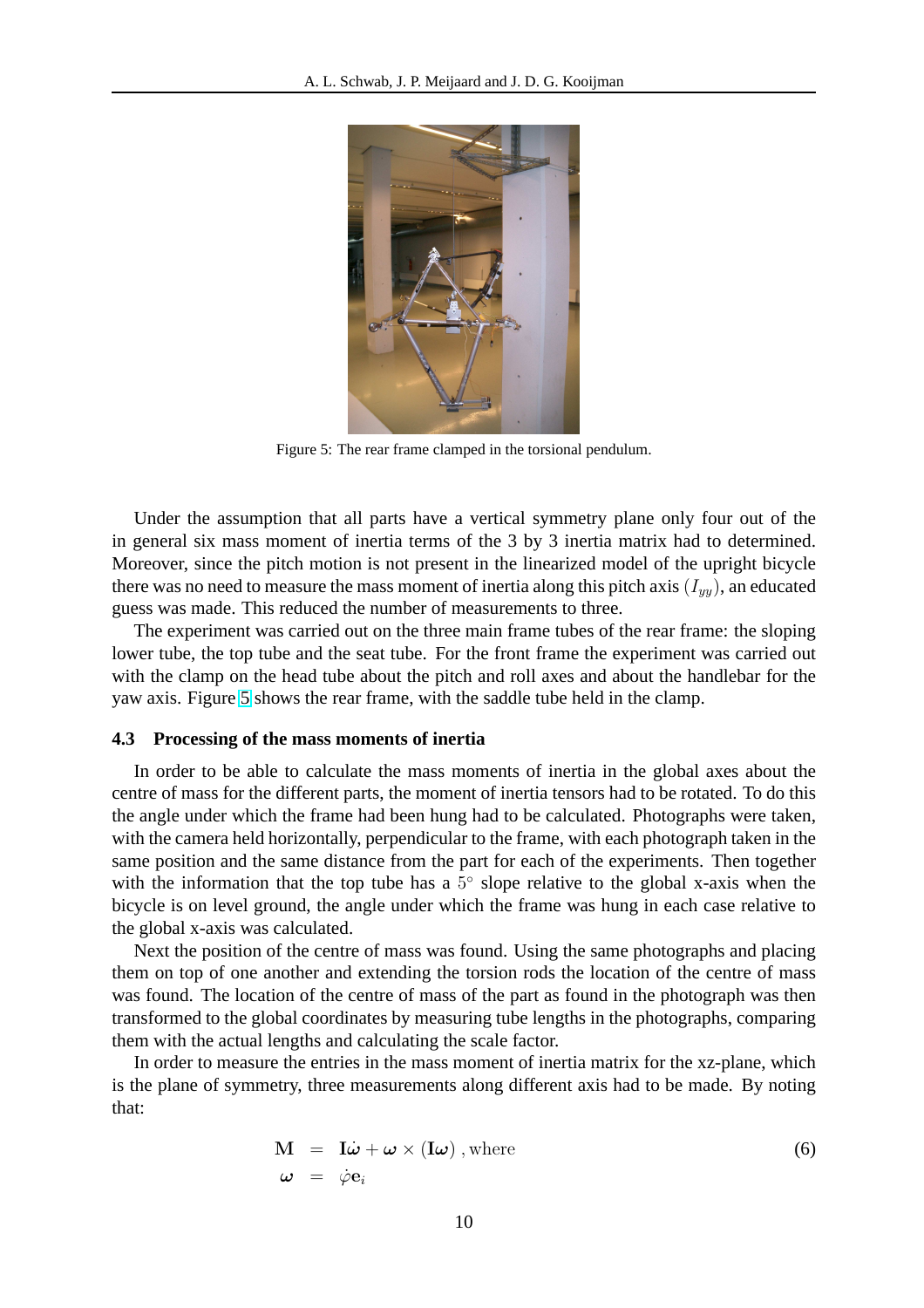$$
\dot{\boldsymbol{\omega}}\;\;=\;\;\ddot{\varphi}\mathbf{e}_i \; \text{, and where }
$$

$$
\mathbf{e}_i
$$
 = is the unit vector rotation axis. Therefore :

$$
\mathbf{e}_i^T \mathbf{M} = \mathbf{e}_i^T (\mathbf{I} \ddot{\varphi} \mathbf{e}_i + \dot{\varphi} \mathbf{e}_i \times (\mathbf{I} \dot{\varphi} \mathbf{e}_i)) \tag{7}
$$

$$
M_i = \mathbf{e}_i^T \mathbf{I} \mathbf{e}_i \ddot{\varphi}, \text{where}
$$
 (8)

$$
\mathbf{e}_i^T \mathbf{I} \mathbf{e}_i = \begin{bmatrix} e_{x_i} \\ 0 \\ e_{z_i} \end{bmatrix}^T \begin{bmatrix} I_{xx} & I_{xy} & I_{xz} \\ I_{xy} & I_{yy} & I_{yz} \\ I_{xz} & I_{yz} & I_{zz} \end{bmatrix} \begin{bmatrix} e_{x_i} \\ 0 \\ e_{z_i} \end{bmatrix}
$$
(9)

Thus the measured mass moment of inertia  $I_i$  along the  $e_i$  axis is

$$
e_{x_i}I_{xx}e_{x_i} + 2e_{x_i}I_{xz}e_{z_i} + e_{z_i}I_{zz}e_{z_i} = I_i, \text{ for } i = 1, 2, 3. \tag{10}
$$

Where 1,2,3 are the three different axis about which the moment of inertia was measured. By solving the following matrix equation,

$$
\begin{bmatrix} e_{x_1}^2 & 2e_{x_1}e_{z_1} & e_{z_1}^2 \ e_{x_2}^2 & 2e_{x_2}e_{z_2} & e_{z_2}^2 \ e_{x_3}^2 & 2e_{x_3}e_{z_3} & e_{z_3}^2 \end{bmatrix} \begin{bmatrix} I_{xx} \\ I_{xz} \\ I_{zz} \end{bmatrix} = \begin{bmatrix} I_1 \\ I_2 \\ I_3 \end{bmatrix}
$$
 (11)

the components of the mass moments of inertia with respect to the global reference from  $I_{xx}$ ,  $I_{xz}$  and  $I_{zz}$  were found.

With the xz-plane of the bicycle being the plane of symmetry, the off diagonal terms  $I_{xy}$  and  $I_{yz}$  are both zero. The frame is not exactly symmetrical due to the small welded parts that are used to attach accessories, such as the dynamo, to the frame, but these were ignored as they have an insignificant contribution. The front fork and handlebar assembly was measured in the same manner, were it should be noted that the mass moment of inertia about the steering axis was small in comparison with the other entries in the inertia matrix and should have been measured with a more compliant torsion bar.

The wheels were weighed as one complete unit even though in the linearized dynamic model the wheels are modelled as only the rotating part of the wheel. The inaccuracy for the model was considered negligible because the mass of the non rotating parts are located at the centre of the wheel and thus have little contribution towards the moment of inertia about the axle. The axle also weighs relatively little compared with the mass of the rear frame.

The measurement of the wheel inertia was done in two separate tests. The first was carried out using the torsion pendulum described above to measure the inertia about the wheel's global x- and z-axis (identical). The second test was to determine the mass moment of inertia about the axle axis  $(I_{yy})$ . In a compound pendulum experiment the wheel was hung from a horizontally placed nail and given a small offset to bring the wheel into an oscillation and the time was measured. Then with the known mass and distance to the centre of mass, the mass moment of inertia about the axle axis could be calculated by application of the parallel axes theorem.

The measured mass moments of inertia and centres of gravity of all parts are presented in table [1.](#page-11-0)

#### **5 EXPERIMENTAL PROCEDURE AND RESULTS**

#### **5.1 Test procedure**

To test the assumption that the rolling contact of the bicycle wheels are ideal with no slip experiments were carried out in the university sports hall. The  $42 \times 25$  m sports hall had a dry, level floor with a rubbery surface layer as can be found in any sports hall.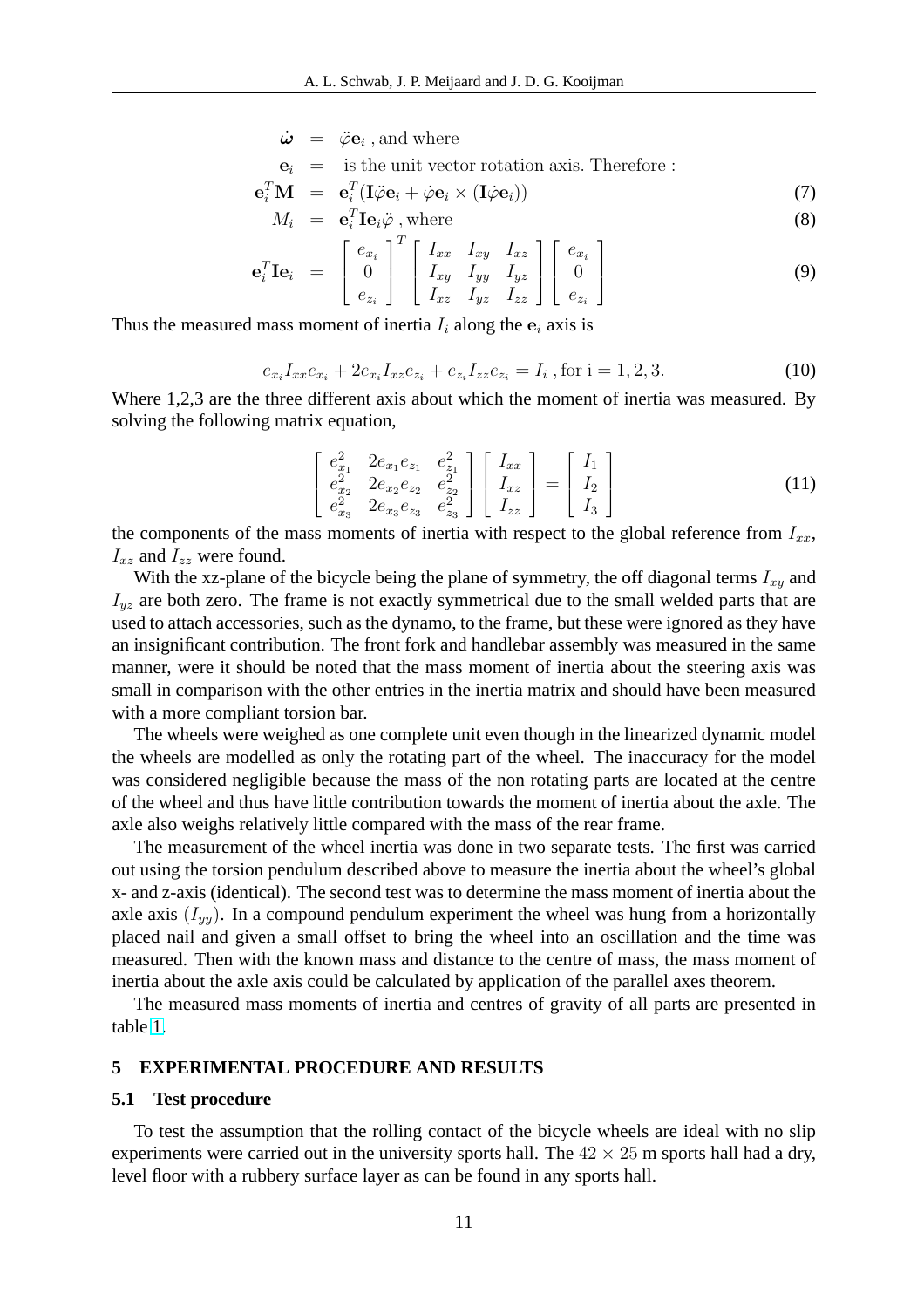<span id="page-11-0"></span>

| Parameter                  | Symbol                                                                                                             | Value                                                                                                                   |
|----------------------------|--------------------------------------------------------------------------------------------------------------------|-------------------------------------------------------------------------------------------------------------------------|
| Wheel base                 | W                                                                                                                  | $1.010 \;{\rm m}$                                                                                                       |
| Trail                      | t                                                                                                                  | $0.190 \text{ m}$                                                                                                       |
| Head angle                 | $\alpha$                                                                                                           | 69°                                                                                                                     |
| Gravity                    | g                                                                                                                  | 9.81 N/kg                                                                                                               |
| Forward speed              | $\mathcal{V}$                                                                                                      | variable m/s                                                                                                            |
| Rear wheel                 |                                                                                                                    |                                                                                                                         |
| Radius                     | $\mathrm{R}_{rw}$                                                                                                  | $0.3500 \text{ m}$                                                                                                      |
| <b>Mass</b>                | $m_{rw}$                                                                                                           | $2.56$ kg                                                                                                               |
| Mass moment of inertia     | $(A_{xx}, A_{yy}, A_{zz})$                                                                                         | $(0.078, 0.156, 0.078)$ kgm <sup>2</sup>                                                                                |
| Rear frame                 |                                                                                                                    |                                                                                                                         |
| Position of centre of mass | $(\mathbf{x}_{rf}, \mathbf{y}_{rf}, \mathbf{z}_{rf})$                                                              | $(0.320, 0, -0.627)$ m                                                                                                  |
| <b>Mass</b>                | $m_{rf}$                                                                                                           | $12.06 \text{ kg}$                                                                                                      |
| Mass moment of inertia     | $B_{xx}$ 0 $B_{xz}$ ]<br>$0 \t B_{yy} \t 0$<br>$B_{xz}$ 0 $B_{zz}$                                                 | $0.8155 \quad 0 \quad 0.0327$ ]<br>$\text{kgm}^2$<br>$0 \t 1.2$<br>$\overline{0}$<br>0.0327<br>$\overline{0}$<br>1.0825 |
| Front frame                |                                                                                                                    |                                                                                                                         |
| Position of centre of mass | $(\mathbf{x}_{ff}, \mathbf{y}_{ff}, \mathbf{z}_{ff})$                                                              | $(0.907, 0, -0.800)$ m                                                                                                  |
| <b>Mass</b>                | $m_{ff}$                                                                                                           | $2.54$ kg                                                                                                               |
| Mass moment of inertia     | $C_{xx}$ 0 $C_{xz}$ ]<br>$\begin{array}{ccc} 0 & C_{yy} & 0 \end{array}$<br>$C_{xz}$<br>$C_{zz}$<br>$\overline{0}$ | $0.0860 \qquad 0 \qquad -0.0311$<br>$\text{kgm}^2$<br>$\overline{0}$<br>$\overline{0}$<br>0.1<br>$-0.0311$ 0<br>0.0169  |
| <b>Front</b> wheel         |                                                                                                                    |                                                                                                                         |
| Radius                     | $\mathrm{R}_{fw}$                                                                                                  | $0.3485$ m                                                                                                              |
| <b>Mass</b>                | $m_{fw}$                                                                                                           | $2.05$ kg                                                                                                               |
| Mass moment of inertia     | $(D_{xx}, D_{yy}, D_{zz})$                                                                                         | $(0.081, 0.162, 0.081)$ kgm <sup>2</sup>                                                                                |

Table 1: The measured design parameters for the instrumented bicycle from figure [2](#page-2-0) and [4.](#page-5-0)

In total 76 runs were carried out. Each run consisted of three segments. In the first segment the bicycle was brought up to speed and during high speed runs the bicycle was then laterally perturbed. In the second segment the bicycle was allowed to coast freely and in third segment the bicycle was brought back to standstill.

A restriction on the spread of the measurements was the top speed of the person propelling the bicycle along as the person not only had to be able to accelerate the bicycle in as short a distance as possible but also had to be able run alongside the bicycle and bring it back to a standstill before it collided with the wall.

To measure the dynamic response of the bicycle at the different speeds and calculate the corresponding motion eigenvalues the bicycle had to show some lateral dynamics. At speeds below the stable speed range no external excitation was required. Due to small asymmetry or non perfect initial conditions the bicycle always started to weave about its general heading and this motion was measured. Moreover, the small asymmetry caused the bicycle to lean to the right when released, which thereby ended up rolling in a large circle rather than a straight line.

For runs in the stable speed range the bicycle set itself in an upright position and showed no dynamic behaviour unless it was given a lateral excitation. This excitation was accomplished by applying a lateral impulse to the bicycle by simply hitting the bicycle's rear frame by hand in the lateral direction.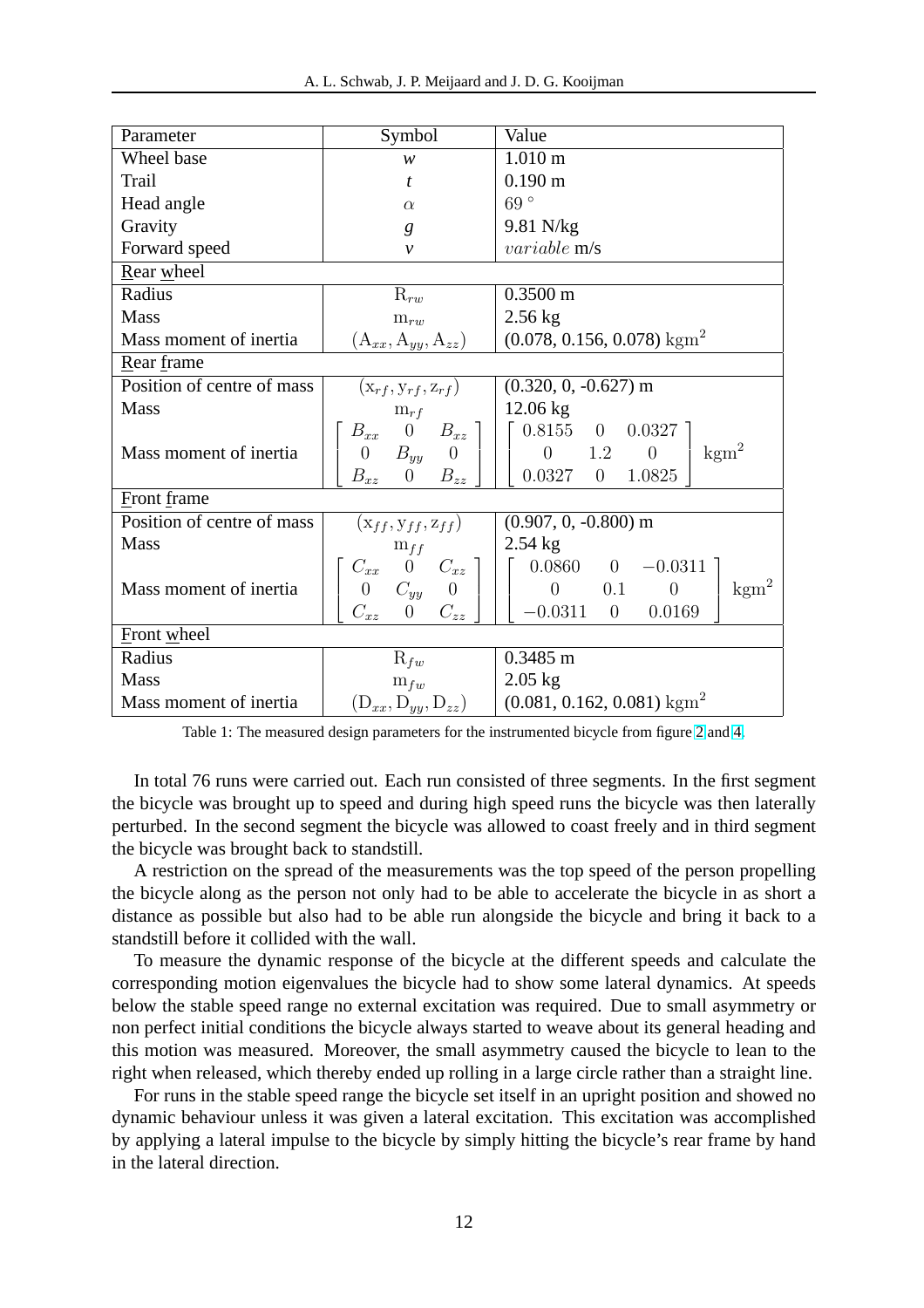<span id="page-12-0"></span>Two runs were carried out whilst stationary to determine the zero speed inverted pendulum eigenvalue, eight runs were carried out at low speed (around 2 m/s), the majority of the tests (56) were carried out in the transition region from unstable weave to stable weave motion (3.5 - 5 m/s) and ten tests were carried out at higher speeds up to about 6 m/s. At forward speed less than 2 m/s the bicycle was very unstable giving only a very short time window to measure.

# **5.2 Stored Data**

The frequency of the weave of motion is low, in the order of 1 Hz and therefore only a low sample rate is needed here. However, the measurement of the forward speed by means of the 10 magnet ring needed a higher sampling rate. The first tests were measured with a 100 Hz sample frequency. Then to ensure no aliasing in the speed signal would take place when testing at a higher speed 400Hz was used. Unfortuantely higher sampling frequencies gave a very erratic signal at the recorder steering angle potentiometer signal. The recorded data for each run was stored in a text file.

Every run was recorder on video, an example of such a video can be found at [\[17\]](#page-15-0). This turned out to be essential for the processing of the run data and helped to identify nonstandard measurements, the quality of the launch, etc. It was thus possible to compare the recorded data afterwards with the video images and extract the relevant data for the calculation of the eigenvalues from each file.

#### **5.3 Data analysis**

For each run the raw data was transferred to Matlab and at first inspected visually. A plot of the raw data for run 52 is shown in figure 6. In the figure the battery voltage can be seen (the blue line), the steering angle (magenta), the lean rate (red), the yaw rate (green) and the speed signal (cyan). These graphs were used, together with the videos of the runs, to locate the time



Figure 6: The raw data from run 52, this is around a forward speed of 5 m/s which is clearly within the stable speed range. The signals are: battery voltage (the blue line), steering angle (magenta), lean rate (red), the yaw rate (green) and the forward speed signal (cyan). Note the three different regimes: speed up, coasting, back to base.

window in which the bicycle coasted freely for each run. Once manually located a non-linear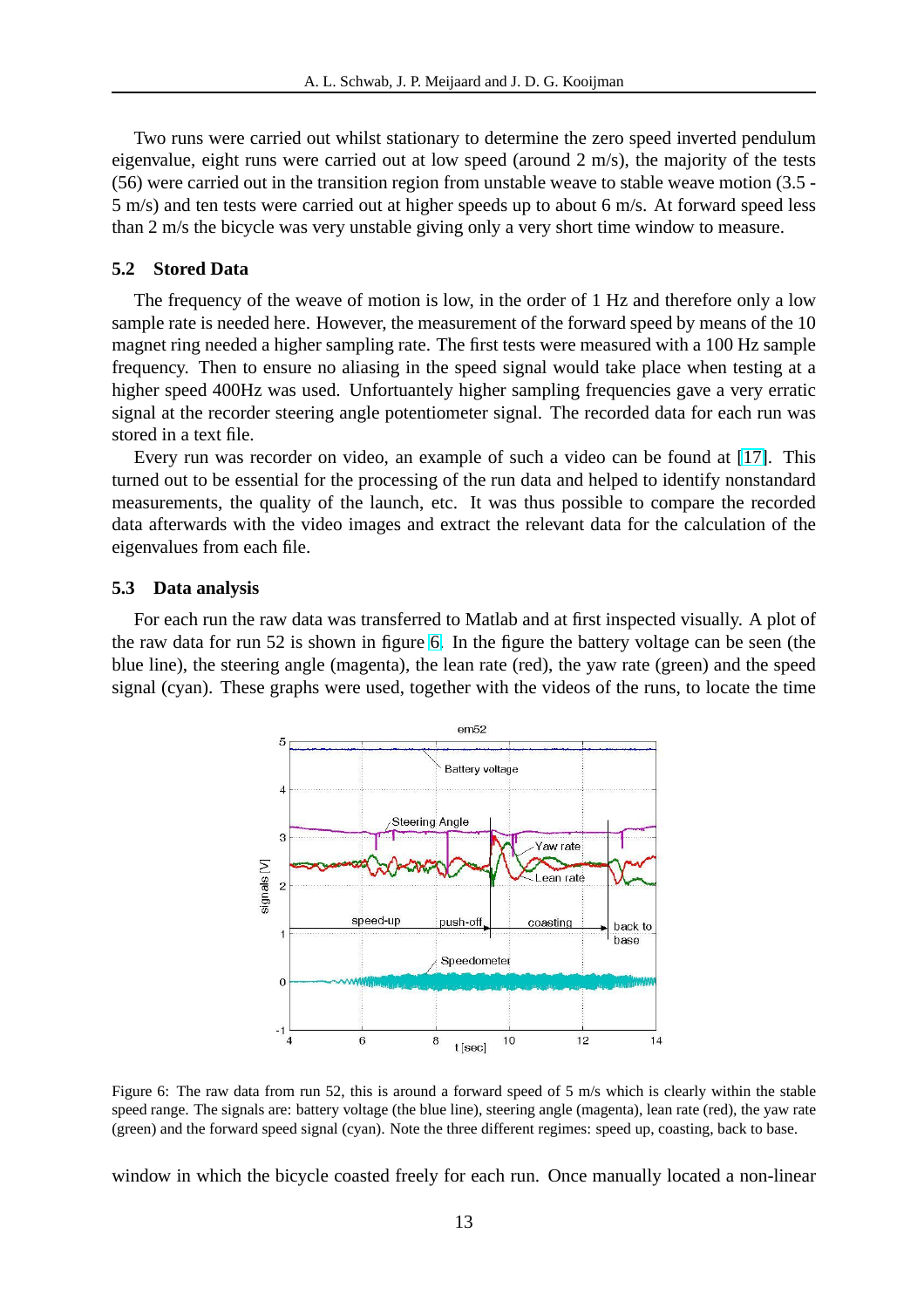fit of the eigenmotions was preformed on the the lean rate data using Matlab's fminsearch to extract the measured eigenvalues, see figure 7. Above a forward speed of 0.1 m/s there is



Figure 7: Nonlinear fit of the oscillatory stable lean rate (solid blue line) to the measured data (red circles) and measured eigenvalues for measurement number 52, together with the measured forward speed (ragged blue line). Note the slight decrease in forward speed during the measurement.

in principle a sum of three eigenmodes to be fitted: the caster mode, the capsize mode and the oscillatory weave mode, see figure [3.](#page-4-0) The caster mode is highly damped and will vanish quickly from the transient signal. The capsize mode is also reasonably damped below the weave speed and is mildly unstable above the weave speed resulting here in a small and slow lean rate offset. Therefore only an exponentially damped or growing oscillatory weave motion was fitted to the data. The fit function for the lean rate was taken as

$$
\dot{\phi} = c_1 + e^{dt} [c_2 \cos(\omega t) + c_3 \sin(\omega t)],\tag{12}
$$

with the weave frequency  $\omega = \text{Im}(\lambda_{weave})$ , the weave damping  $d = \text{Re}(\lambda_{weave})$  and the three constants:  $c_1$  for the offset,  $c_2$  for the cosine amplitude and  $c_3$  for the sine amplitude.

The speedometer signal, see figure [6,](#page-12-0) was an oscillatory signal with a frequency of ten times the rear wheel rotation frequency. The signal was converted to a forward speed by counting the time between each each zero crossing. As each crossing represents a 1/20th of a complete rear wheel rotation an average speed for that portion could be calculated; this is the blue ragged line in figure 7. As the forward speed during the coasting section of the measurements slowly decreased due to air resistance, and rolling resistance one speed range was assigned to the calculated  $\lambda$ 's instead of a specific speed. This speed range was calculated by looking at a linear fit of the speed for the chosen window, see figure 7. Finally, in figure [8,](#page-14-0) the measured eigenvalues were plotted on top of the calculated eigenvalues for all runs where horizontal bars are used to indicated the forward speed variation during the measurements.

At zero speed two measurement were made (number 40 and 41). Since the bicycle just falls over in an inverted pendulum manner only an exponential growing solution was fitted to the lean rate data and only one eigenvalue was extracted.

#### **5.4 Discussion**

In the unstable speed region below 3 m/s it turned out to be very difficult to measure the motion of the bicycle. The time window for measurement was very short at these speeds making fitting a harmonic function to the measured data very difficult.

At speeds above 3 m/s the predicted weave frequency and damping by the model were forecasted accurately. The transition from the unstable to the stable region around the weave speed is accurately described by the model.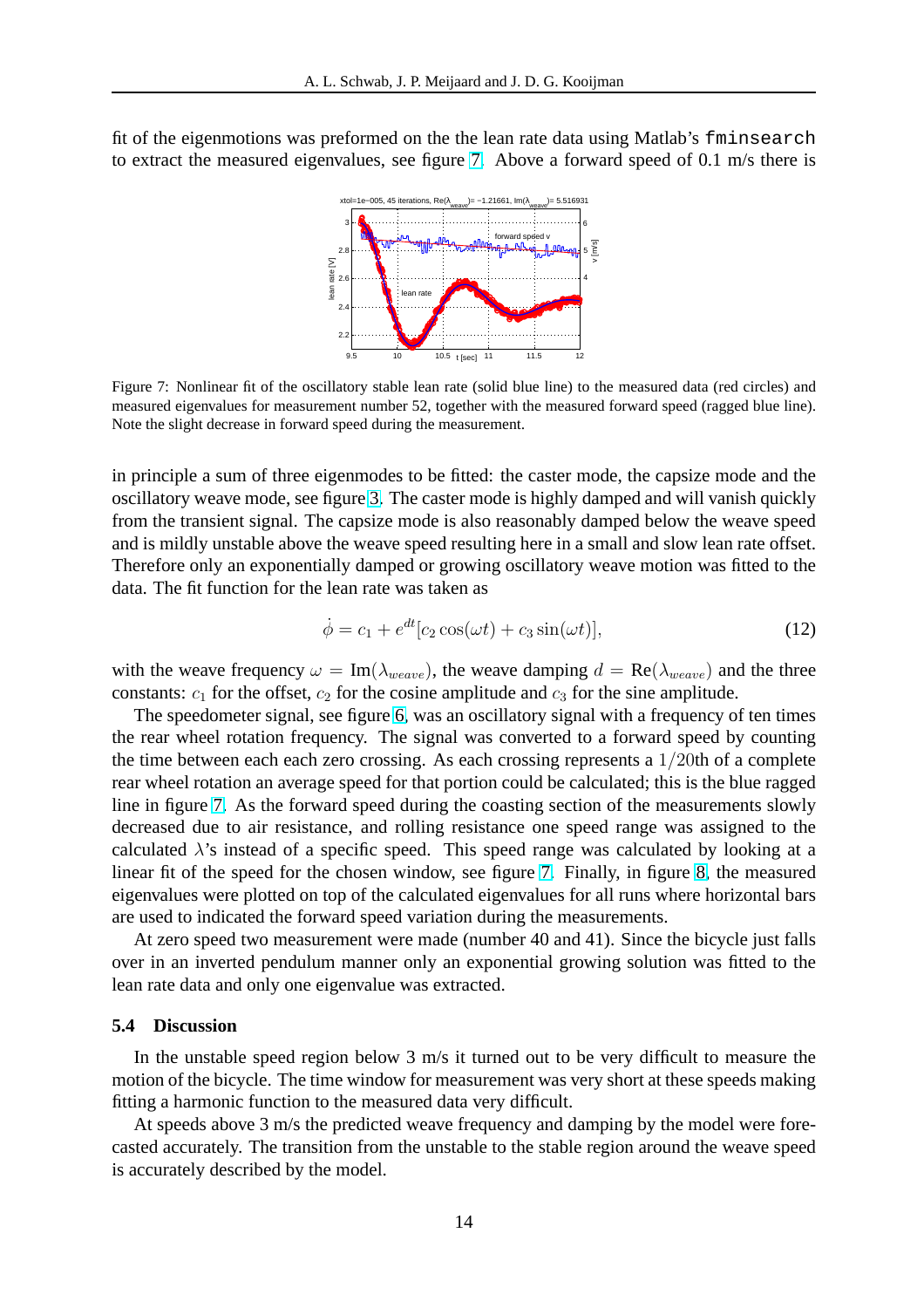<span id="page-14-0"></span>

Figure 8: Measured (horizontal stripes) and calculated (continuous lines) eigenvalues for the instrumented bicycle. For the measurements only the weave motion is considered. The length of the horizontal stripes indicate the forward speed range during the measurement, numbers indicate the corresponding test run.

At speeds greater than approximately 5 m/s the weave-frequency that was extracted from the data is slightly higher than that of the model. This difference can be explained by the weighing of the linearized speed towards the end of the measurement window speeds as initially during the run the larger air resistance caused by the, vertically placed, laptop screen caused the bicycle to slow down far more rapidly than at the end of the window. Therefore when the measured speed was linearized the initial (highest) speed was underestimated and thus the eigenfrequency that was found was recorded for a lower speed than that actually occurred during the measurement.

The yaw rate signal was of the same quality as the lean rate signal. The steering rate signal turned out to be too small and too erratic to use.

In retrospect mounting slick racing tires with a low rolling resistance and at a high pressure (around 8 bar) would have reduced the rolling resistance and thus reduced the speed range for the calculated eigenvalues.

## **6 CONCLUSIONS**

The experimental results show a very good agreement with the results as obtained by a linearized analysis on a dynamic model of an uncontrolled bicycle. This shows that the tire slip and frame and fork compliance are not important for the lateral dynamics of the bicycle in the speed range up to 6 m/s. The validated model can be used to design a controller for the unstable bicycle.